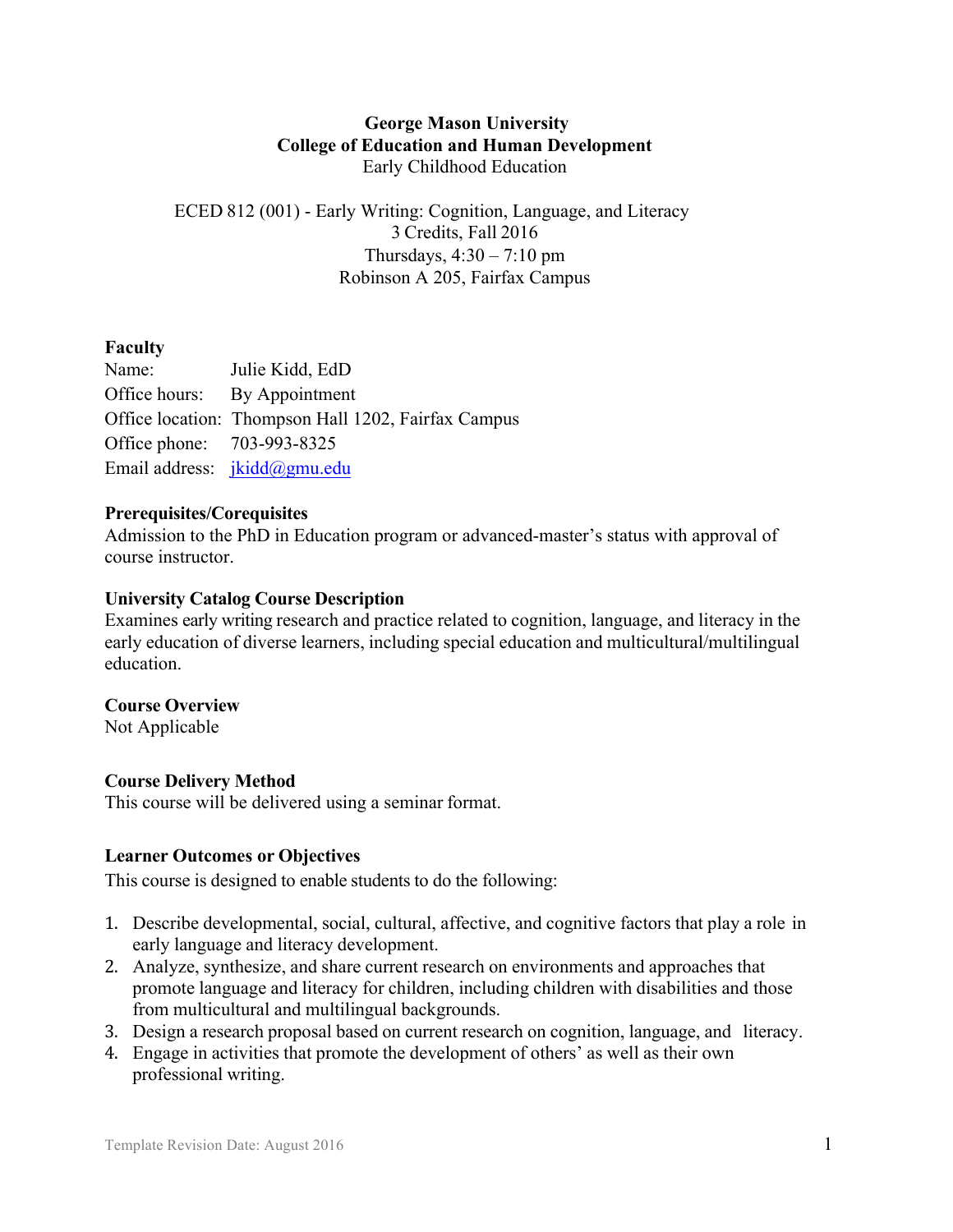**Professional Standards (**Council for Exceptional Children and National Association for the Education of Young Children**)**

Upon completion of this course, students will have met the following professional standards: Not Applicable

### **Required Texts**

- American Psychological Association. (2010). *Publication manual of the American Psychological Association* (6th ed.). Washington, DC: Author.
- McCarthy, C. A., Graham, S., & Fitzgerald, J. (2016). *Handbook of Writing Research* (2nd ed.). New York, NY: The Guilford Press.

#### **Required Readings**

- Aram, D., Korat, O., Saiegh-Haddad, E., Arafat, S. H., Khoury, R., & Elhija, J. A. (2013). Early Literacy among Arabic-speaking kindergartners: The role of socioeconomic status, home literacy environment and maternal mediation of writing. *Cognitive Development, 28,* 193-208. doi: 10.1016/j.cogdev.2012.10.003
- Boyle, B., & Charles, M. (2010). Using socio-dramtic play to support a beginning writer: 'Daniel, the doctor, and the bleeding ball.' *International Journal of Early Years Education, 18,* 213-225.
- Buell, M. J., Burns, M. S., Casbergue, R., & Love, A. Que Mas le Va a Decir? Preschoolers who are dual language learners write a letter with a parent. *Literacy and Social Responsibility, 4,* 8-37.
- Burns, M. S., & Kidd, J. K. (2016). Play and early writing. In D. Couchenour and J. K. Chrisman (Eds.), *Encyclopedia of Contemporary Early Childhood Education*. Thousand Oaks, CA: SAGE.
- Burns, M. S., Kidd, J. K., & Genarro, T. (2010). Writing: Underutilized for young children with disabilities? *Advances in Learning and Behavioral Disabilities, 23,* 175-204. doi: 10.1108/S0735-004X(2010)0000023009
- Burns, M. S., Love, A., Buell, M. J., & Casbergue, R. (2012). What do you wanna write to Grandma? Richness and variety in shared writing of prekindergarten children and parents. *Literacy and Social Responsibility, 5*(1), 177-212.
- Cutler, L., & Graham, S. (2008). Primary grade writing instruction: A national survey. *Journal of Educational Psychology*, *100*, 907-919. doi: 10.1037/a0012656
- Diamond, K. E., Gerde, H. K., & Powell, D. R. (2008). Development in early literacy skills during the pre-kindergarten year in Head Start: Relations between growth in children's writing and understanding letters. *Early Childhood Research Quarterly, 23,* (467-478). doi: 10.1016/j.ecresq.2008.05.002
- Dinehart, L. (2014). Handwriting in early childhood education: Current research and future implications. *Journal of Early Childhood Literacy*, *15*, 97-118.
- Dyson, A. H. (2008). Staying in the (curricular) lines: Practice constraints and possibilities in childhood writing. *Written Communication, 25,* 119-159. doi: 10.1177/0741088307309552
- Gerde, H. K., Bingham, G. E., & Wasik, B. A. (2012). Writing in early childhood classrooms: Guidance for best practices. *Early Childhood Education Journal, (40)*6, 351-359. doi: 10.1007/s10643-012-0531-z
- Graham, S., Bollinger, A., Olson, C. B., D'Aoust, C., MacArthur, C., McCutchen, D., Olinghouse, N. (2012). Teaching elementary school students to be effective writers: A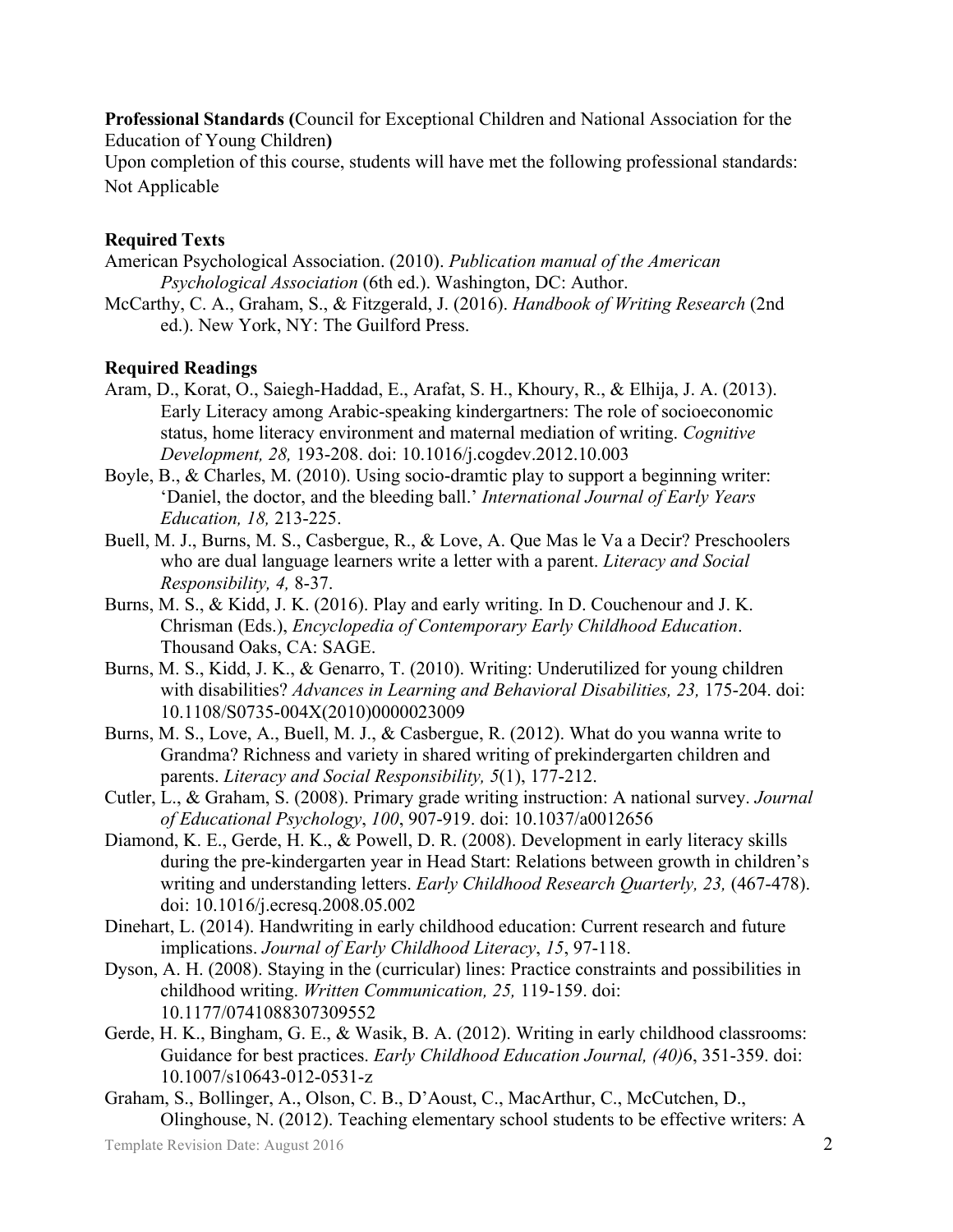practice guide (NCEE 2012-4058). Washington, DC: National Center for Education Evaluation and Regional Assistance, Institute of Education Sciencess, U.S. Department of Education. Retrieved from

http://ies.ed.gov/ncee/wwc/publications\_reviews.aspx#pubsearch.

- Graham, S., Gillespie, A., & McKeown, D. (2013). Writing: Importance, development, and instruction. *Reading and Writing: An Interdisciplinary Journal, 26, 1-15. doi:* 10.1007/s11145-012-9395-2
- Graham, S., McKeown, D., Kiuhara, S., & Harris, K. R. (2012). A meta-analysis of writing instruction for students in the elementary grades. *Journal of Educational Psychology, 104,* 879-896. doi: 10.1037/a0029185
- Hall, E. (2009). Mixed messages: The role and value of drawing in early education. *International Journal of Early Years Education, 17*(3), 179-190. doi: 10.1080/09669760903424507
- Hall, A. H., Simpson, A., Guo, Y., & Wang, S. (2015). Examining the effects of preschool writing instruction on emergent literacy skills: A systematic review of the literature. *Literacy Research and Instruction, 54,* 115-134. doi:10.1080/19388071.2014.991883
- Harward, S., Peterson, N., North, B., Wimmer, J., Wilcox, B., Morrison, T., Black, S., Simmerman, S., & Pierce, L. (2014). Writing instruction in elementary classrooms: Why teachers engage or do not engage students in writing. *Literacy Research and Instruction, 53,* 205-224. doi: 10.1080/19388071.2014.896959
- Hopperstad, M. H. (2010). Studying meaning in children's drawing. *Journal of Early Childhood Literacy, 10,* 430-452. doi: 10.1177/1468798410383251
- Jones, C. D. (2015). Effects of writing instruction on kindergarten students' writing achievement: An experimental study. *The Journal of Educational Research, 108,* 35- 44. doi: 10.1080/00220671.2013.836466
- Kidd, J. K., Burns, M. S., La Croix, L., & Cossa, N. L. (2014). Prekindergarten and kindergarten teachers in high poverty schools speak about young children's authoring (and we need to listen). *Literacy and Social Responsibility, 7*(1), 50-71*.*
- Kissel, B., Hansen, J., Tower, H., & Lawrence, J. (2011). The influential interactions of prekindergarten writers. *Journal of Early Childhood Literacy, 11,* 425-452. doi: 10.1177/1468798411416580
- McCloskey, E. (2011). Inclusion as an instructional approach: Fostering inclusive writing communities in preschool classrooms. *Journal of Early Childhood Literacy*, *12*, 46-67.
- Puranik, C. S., & Lonigan, C. J. (2011). From scribbles to scrabble: Preschool children's developing knowledge of written language. *Reading and Writing: An Interdisciplinary Journal, 24,* 567-589. doi: 10.1007/s11145-009-9220-8
- Rowe, D. W., & Neitzel, C. (2010). Interest and agency in 2- and 3-year-old's participation in emergent writing. *Reading Research Quarterly*, *45*, 169-195.
- Rowe, D. W., & Wilson, S. J. (2015). The development of a descriptive measure of early childhood writing: Results from the Write Start! Writing assessment. *Journal of Literacy Research, 47,* 245-292. doi: 10.1177/1086296X15619723
- Wohlwend, K. (2008). Play as a literacy of possibilities: Expanding meanings in practices, materials, and spaces. *Language Arts, 86,* 127-136.
- Wollman-Bonilla, J. E. (2000). Teaching science to first graders: "Genre learning and reconceptualization." *Research in the Teaching of English, 35,* 35-65.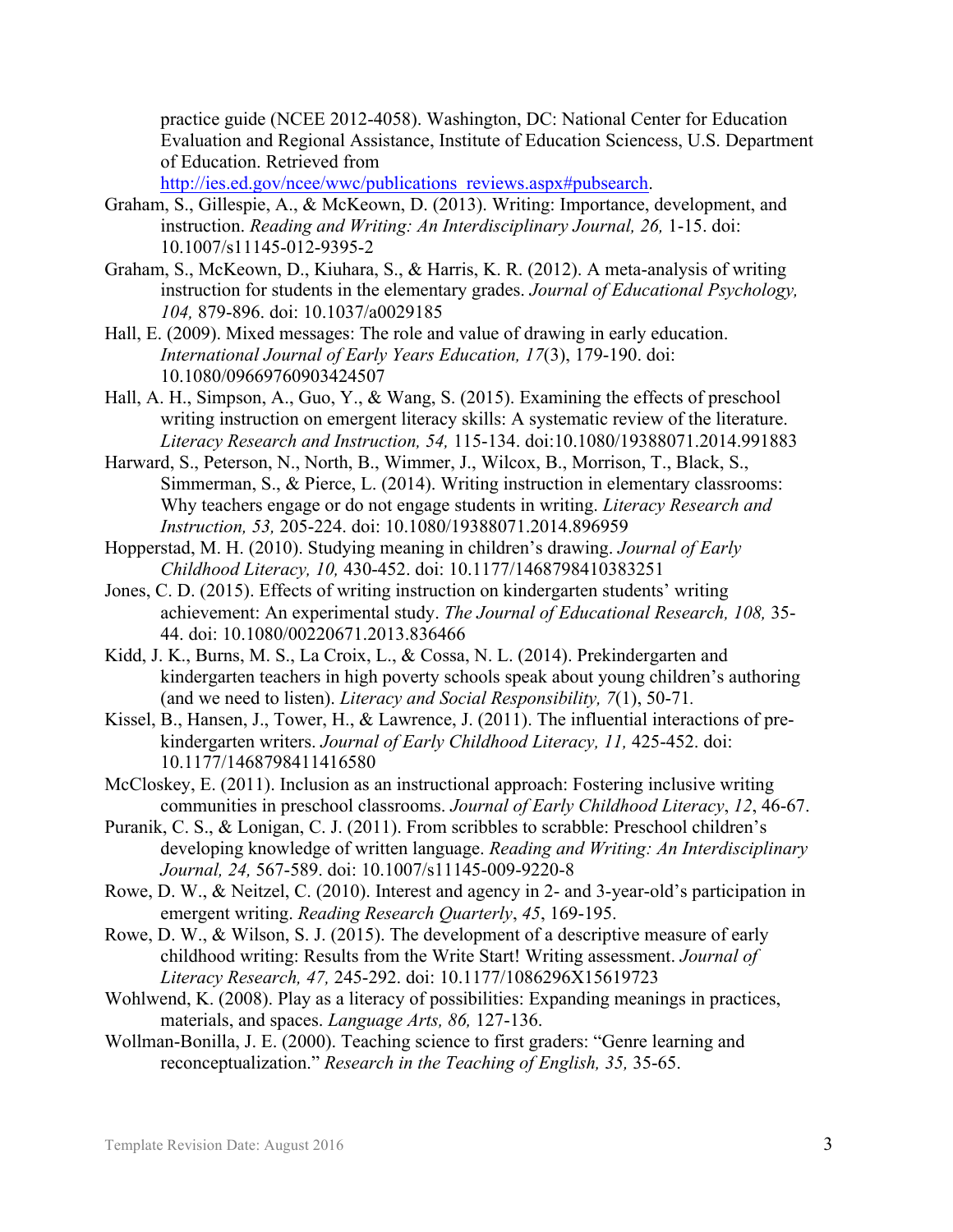## **Course Performance Evaluation**

Students are expected to submit all assignments on time in the manner outlined by the instructor (e.g., Blackboard, Tk20, hard copy).

## • **Assignments and Examinations**

## **Annotated Bibliography (30 points)**

Students will develop an annotated bibliography that includes at least 10 research articles on an approved topic of their choice related to young children's writing. Each entry will be approximately one single-spaced pages in length and will include the following:

- accurate bibliographic information presented in APA style
- a summary of
	- o the purpose of the study,
	- o the argument or thesis,
	- o key points made in the review of the literature,
	- o the methods (i.e., participants and setting, data sources and collection, data analyses),
	- o the results/findings, and
	- o the implications and conclusions
- a statement of the potential relevance of the article to your study

## **Research Article Presentation (15 points)**

Students will select an article from their annotated bibliography to present to their classmates. They will present a 20-minute conference-style talk using a slide presentation that includes the following:

- Bibliographic information presented in APA style
- Purpose of the study
- The argument or thesis
- Theoretical perspectives and key research studies that support the study
- Research questions
- The methods, including participants and setting, data sources and collection, and data analyses
- The results/findings
- **Discussion**
- Implications and conclusions

## **Early Writing Research Proposal (40 points)**

Students will write a research proposal focused on a topic of interest related to young children's writing. The proposal will include the following:

- an introduction that provides the background and argument for the study,
- a review of the literature,
- research questions,
- an overview of the proposed methods (potential participants and setting, data sources and collection, data analyses),
- anticipated results or findings, and
- potential limitations of the study.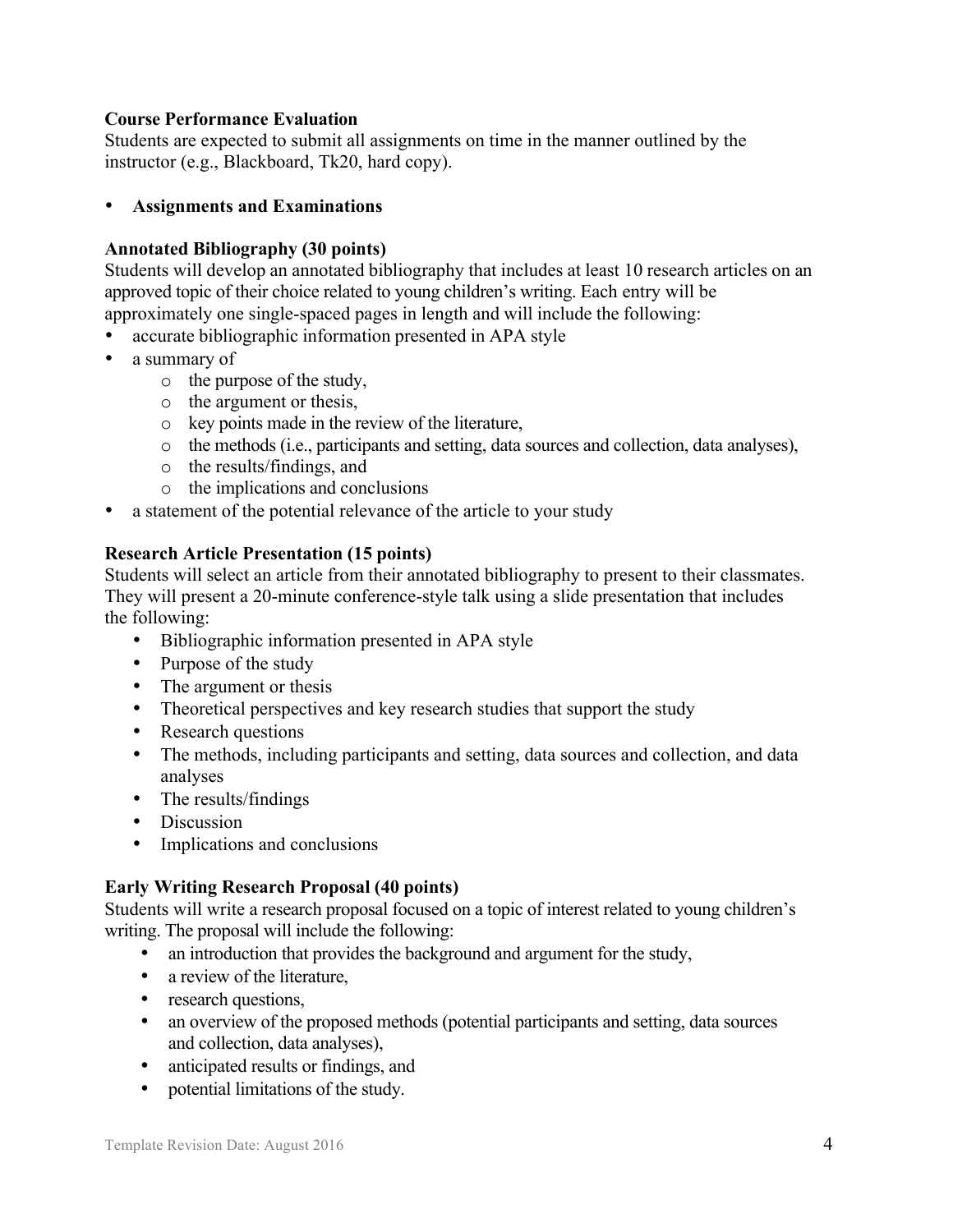### • **Other Requirements**

### **Attendance and Participation (15 points)**

Because active participation and engagement are imperative for optimal learning, preparation for and participation in in-class activities will be evaluated based on the following criteria:

- Students attend class, arrive on time, and stay for the entire class period.
- Students complete readings and prepare for class activities prior to class as is evidenced by their ability to discuss and write about the concepts presented and examined in the texts as well as participate fully in related activities.
- Students are actively involved in in-class and online learning experiences as is evidenced by (a) participating in all activities, (b) engaging in small and large group discussions, (c) using laptops and other electronic devices only to support discussion and learning and not for non-academic uses during class time, (d) completing written work related to the activities, and (e) supporting the participation and learning of classmates.
- Students show evidence of critical reflective thinking through in-class and online discussions, activities, and written reflections.

*Note:* To determine whether the campus is closed due to inclement weather, call 703-993-1000 or go to www.gmu.edu.

### **Written Assignments**

All formal written assignments will be evaluated for content and presentation. The American Psychological Association, Sixth Edition (APA) style will be followed for all written work. All written work unless otherwise noted must be completed on a word processor and should be proofread carefully. (Use spell check!) If students are not confident of their own ability to catch errors, they should have another person proofread their work. When in doubt, they should check the APA manual. Portions of the APA manual appear at the Style Manuals link on the Mason library web at http://infoguides.gmu.edu/content.php?pid=39979. Students may consult the Writing Center for additional writing support.

Students will do the following:

- 1. Present ideas in a clear, concise, and organized manner. (Avoid wordiness and redundancy.)
- 2. Develop points coherently, definitively, and thoroughly.
- 3. Refer to appropriate authorities, studies, and examples to document where appropriate. (Avoid meaningless generalizations, unwarranted assumptions, and unsupported opinions.)
- 4. Use correct capitalization, punctuation, spelling, and grammar.
- 5. Type the paper with double spacing, indented paragraphs, 1-inch margins all around, and 12-point Times New Roman font.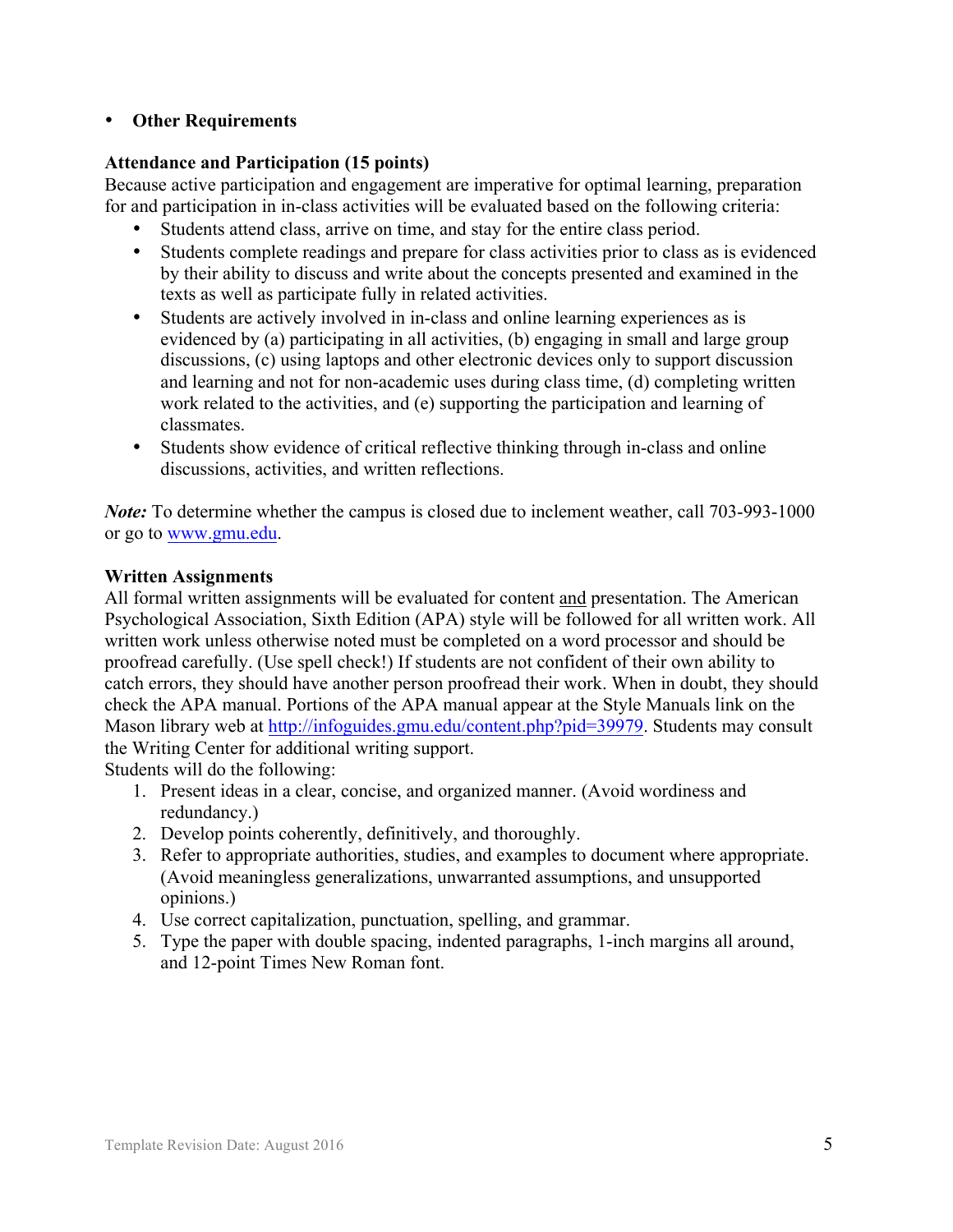### • **Course Performance Evaluation Weighting**

| <b>Assignments</b>                                                                                                                               | <b>Due Dates</b>                   | <b>Points</b> |
|--------------------------------------------------------------------------------------------------------------------------------------------------|------------------------------------|---------------|
| Attendance & Participation                                                                                                                       | Ongoing                            | 15            |
| <b>Annotated Bibliography</b>                                                                                                                    | October 20                         | 30            |
| <b>Research Article Presentations</b><br>All slide shows due on November 10<br>$\bigcirc$<br>Presentations take place on November 10 and 17<br>O | November 10<br>November 17         | 15            |
| Research Proposal                                                                                                                                | December 15<br>by $7:15 \text{pm}$ | 40            |
| <b>TOTAL</b>                                                                                                                                     |                                    | 100           |

#### • **Grading Policies**

 $A = 95-100$   $A = 90-94$   $B = 87-89$   $B = 83-86$   $B = 80-82$   $C = 70-79$   $F = 70$ 

All CEHD undergraduate and graduate students are held to the university grading policies as described in the Academic Policies section of the current catalog, which can be accessed at http://catalog.gmu.edu. Those students enrolled in a CEHD Licensure Graduate Certificate program, however, must earn a B- or better in all licensure coursework. A degree-seeking graduate student will be dismissed after accumulating grades of F in two courses or 9 credits of unsatisfactory grades (C or F) in graduate courses. A 3.0 grade point average is required for completion of the graduate degree.

#### **Professional Dispositions**

Students are expected to exhibit professional behaviors and dispositions at alltimes.

#### **Core Values Commitment**

The College of Education and Human Development is committed to collaboration, ethical leadership, innovation, research-based practice, and social justice. Students are expected to adhere to these principles: http://cehd.gmu.edu/values/.

#### **GMU Policies and Resources for Students**

#### *Policies*

- Students must adhere to the guidelines of the Mason Honor Code (see http://oai.gmu.edu/the-mason-honor-code/).
- Students must follow the university policy for Responsible Use of Computing (see http://universitypolicy.gmu.edu/policies/responsible-use-of-computing/).
- Students are responsible for the content of university communications sent to their Mason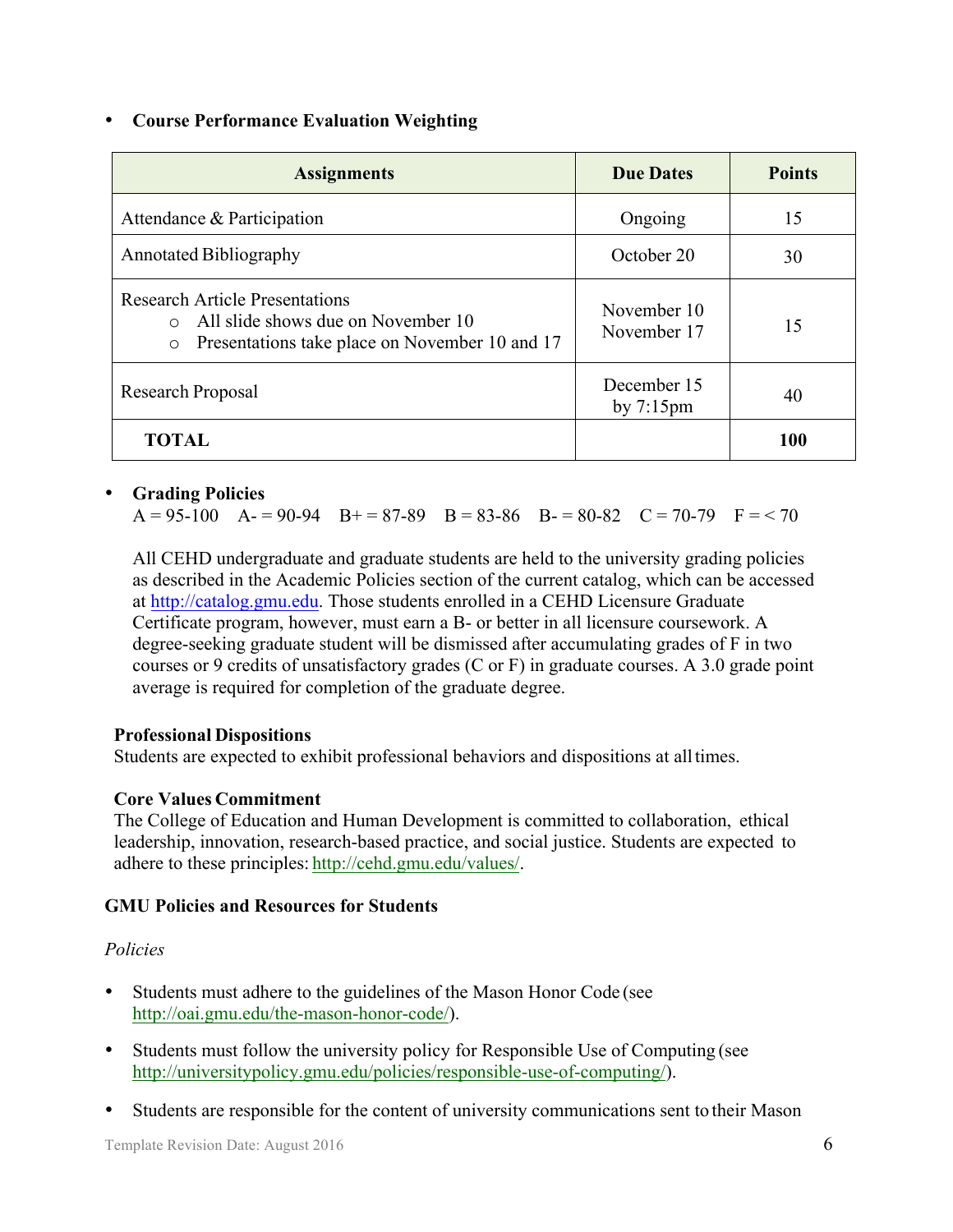email account and are required to activate their account and check it regularly. All communication from the university, college, school, and program will be sent to students **solely** through their Mason email account.

- Students with disabilities who seek accommodations in a course must be registered with George Mason University Disability Services. Approved accommodations will begin at the time the written letter from Disability Services is received by the instructor (see http://ods.gmu.edu/).
- Students must follow the university policy stating that all sound emitting devices shall be silenced during class unless otherwise authorized by the instructor.

#### *Campus Resources*

- Support for submission of assignments to Tk20 should be directed to  $tk20$ help $@g$ mu.edu or https://cehd.gmu.edu/api/tk20. Questions or concerns regarding use of Blackboard should be directed to http://coursessupport.gmu.edu/.
- The George Mason University Writing Center staff provides a variety of resources and services (e.g., tutoring, workshops, writing guides, handbooks) intended to support students as they work to construct and share knowledge through writing (see http://writingcenter.gmu.edu/).
- The George Mason University Counseling and Psychological Services (CAPS) staff consists of professional counseling and clinical psychologists, social workers, and counselors who offer a wide range of services (e.g., individual and group counseling, workshops and outreach programs) to enhance students' personal experience and academic performance (see http://caps.gmu.edu/).
- The George Mason University Office of Student Support staff helps students negotiate life situations by connecting them with appropriate campus and off-campus resources. Students in need of these services may contact the office by phone (703-993-5376). Concerned students, faculty and staff may also make a referral to express concern for the safety or well-being of a Mason student or the community by going to http://studentsupport.gmu.edu/, and the OSS staff will follow up with the student.

**For additional information on the College of Education and Human Development, please visit our website https://cehd.gmu.edu/.**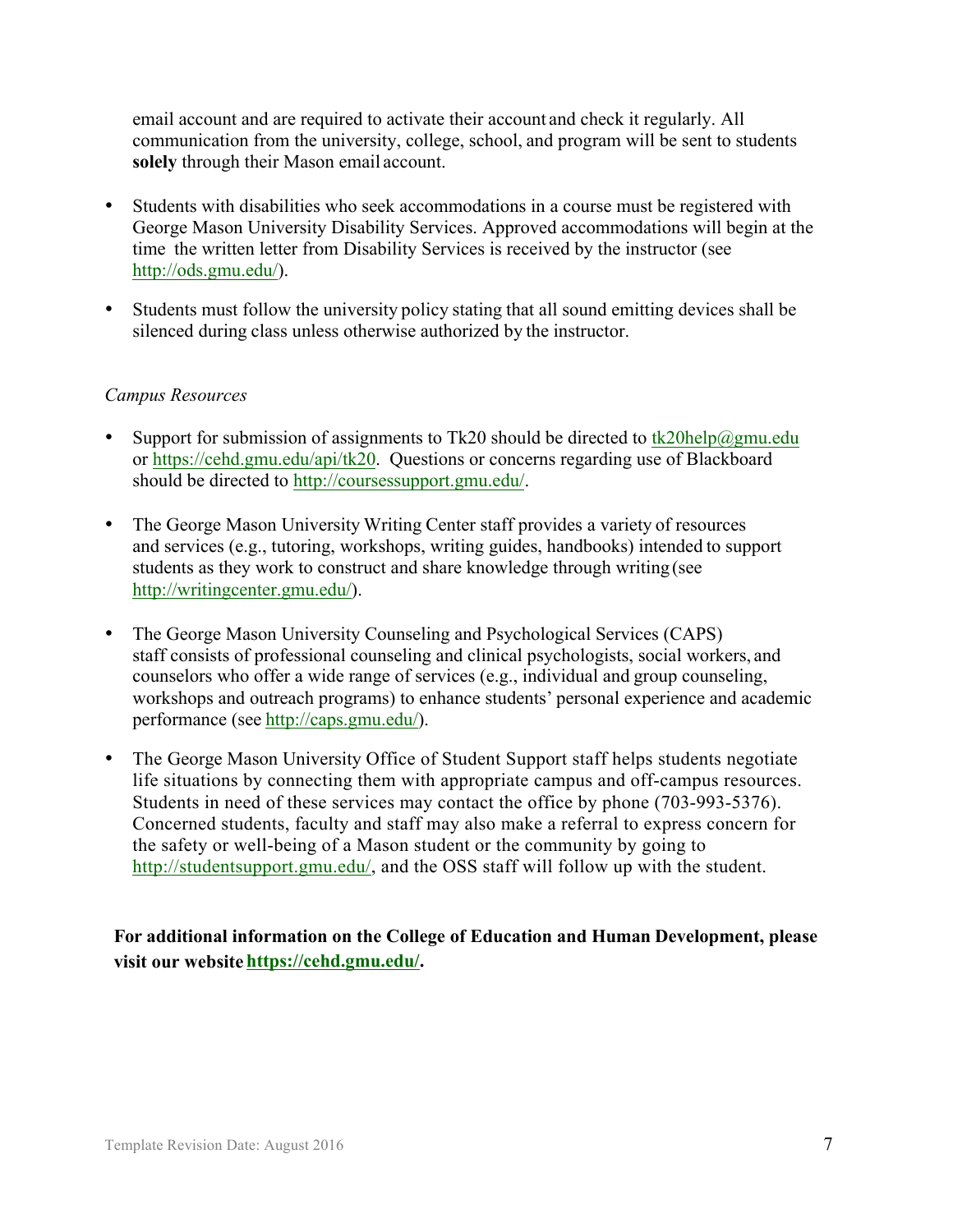## **Class Schedule**

| <b>Date</b>            | <b>Topic</b>                                                                                                                        | <b>Readings and Assignments</b>                                                                                                 |
|------------------------|-------------------------------------------------------------------------------------------------------------------------------------|---------------------------------------------------------------------------------------------------------------------------------|
| Sept 1                 | Course overview<br>Teachers' voices and perspectives on<br>young children's writing                                                 | Cutler & Graham (2008)<br>Harward et al. (2014)<br>Kidd et al. (2014)                                                           |
| Sept 8                 | Overview of writing development and<br>instruction<br>Theories and models of writing:<br>Sociocultural, Cognitive, & New Literacies | Gerde et al. (2012)<br>Graham et al. (2013)<br>MacArthur et al. (2016): Chapters 1, 2, 3                                        |
| Sept 15                | Sociocultural perspectives: Home and<br>community influences on young<br>children's writing                                         | Aram et al. (2013)<br>Buell et al. (2011)<br>Burns et al. (2012)<br>MacArthur et al. (2016): Chapter 6                          |
| Sept 22                | Sociocultural perspectives: Influences of<br>social practices within school writing<br>communities                                  | Dyson (2008)<br>Kissel et al. (2011)<br>McCloskey (2011)                                                                        |
| Sept 29                | Early writing development: Play, drawing,<br>and multimodal representations                                                         | Boyle (2010)<br>Burns & Kidd (2016)<br>Hall (2009)<br>Hopperstad (2010)<br>Rowe & Neitzel (2010)<br>Wohlwend (2008)             |
| Oct 6                  | Development of written language from<br>preschool through the primary grades                                                        | MacArthur et al. (2016): Chapters 8, 9, 10<br>Puranik & Lonigan (2009)<br>Rowe & Wilson (2015)                                  |
| Oct 13                 | Relationships between reading and<br>writing development in young children                                                          | Diamond et al. (2008)<br>MacArthur et al. (2016): Chapter 13<br>Matera (2011)                                                   |
| Oct 20                 | Brown Lecture in person at the Reagan<br>Building in DC or online                                                                   | <b>Annotated Bibliography - submit to</b><br><b>Blackboard by 4:30 pm</b>                                                       |
| Oct 27                 | Evidence-based writing instruction for<br>young children                                                                            | Burns et al. (2010)<br>Graham et al. (2012)<br>Hall et al. (2015)<br>MacArthur et al. (2016): Chapter 14                        |
| Nov 3<br><b>Online</b> | Self-regulation and writing in the primary<br>grades                                                                                | MacArthur et al. (2016): Chapter 12<br>Select one article on self-regulation and<br>writing (to be decided in an earlier class) |